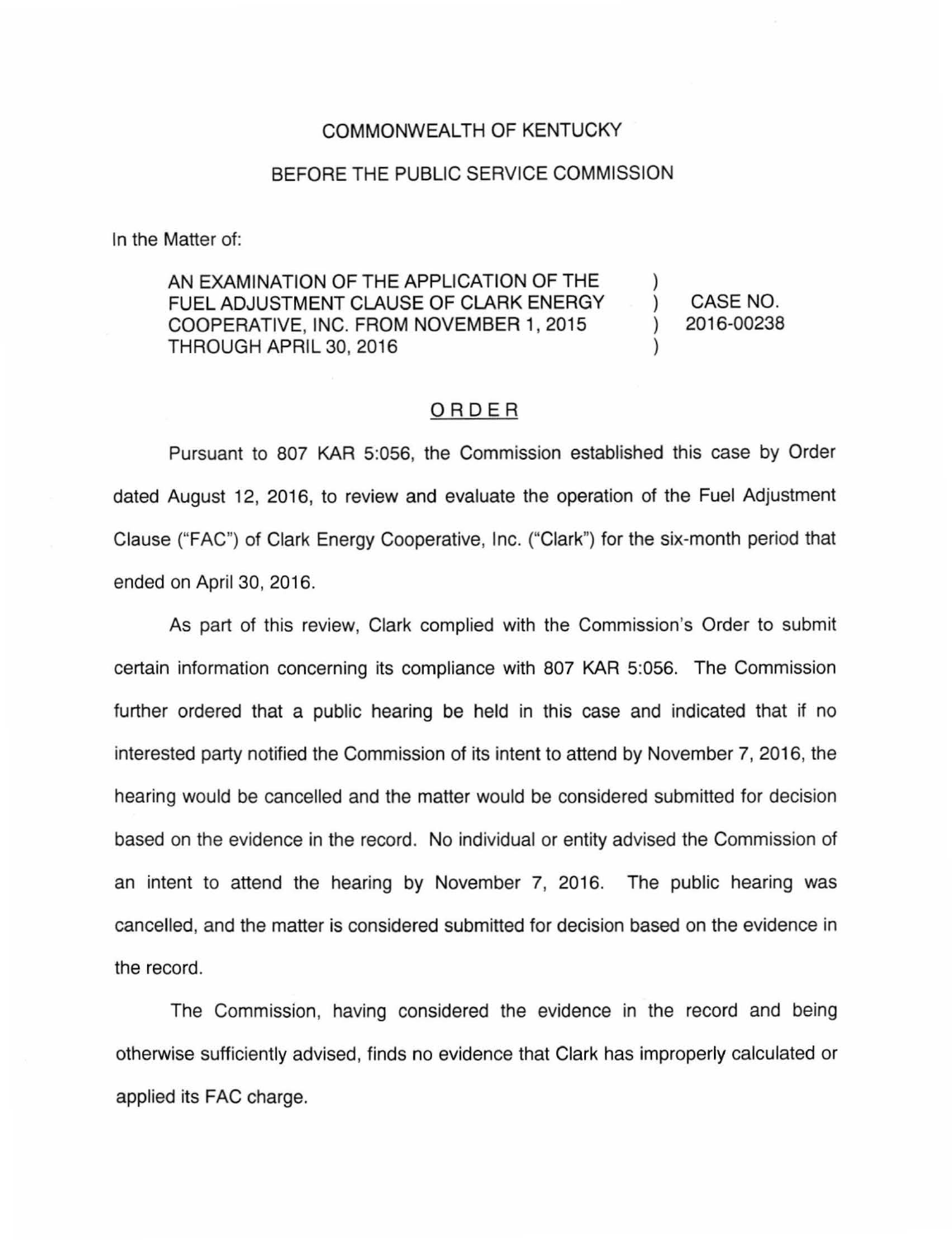IT IS THEREFORE ORDERED that the charges and credits applied by Clark through the FAC for the period November 1, 2015, through April 30, 2016, are approved.

By the Commission

ENTERED **JAN 11 2017**  KENTUCKY PUBLIC SERVICE COMMISSION

ATTEST: athems **Executive Director** 

Case No. 2016-00238